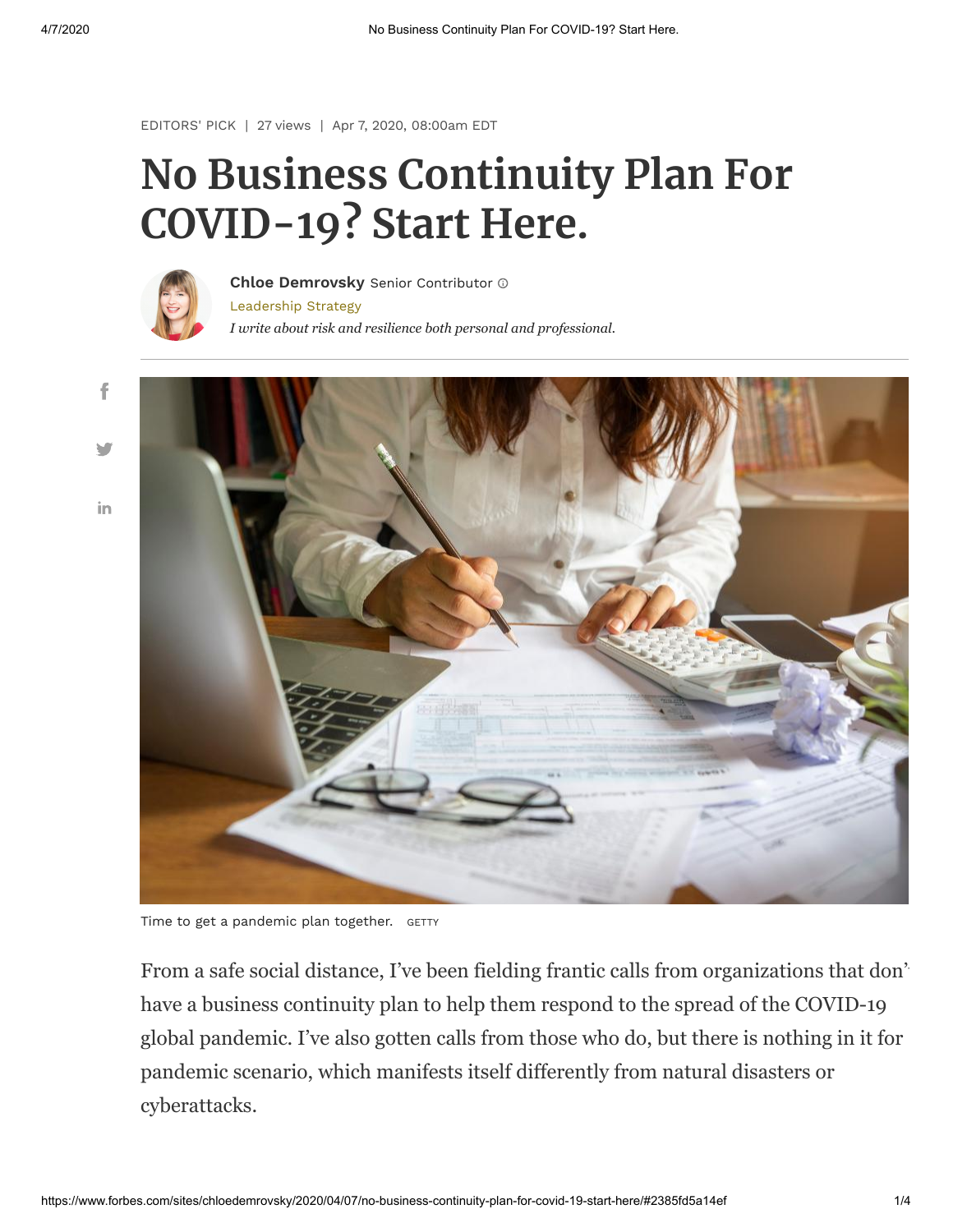started:

### **Pick your players**

Get the right team together and identify your goals. Be realistic about what you can sustain and how you should prioritize. It is unlikely that your organization is able to continue business as usual right now. That's why you need to (virtually) bring together the people who understand your core business competencies well enough to make judgment calls with limited information. Leadership direction must come from the mos senior levels (CEO and/or Board of Directors). Then form a steering committee that includes senior representatives from operations, finance, human resources, informatio technology, and legal as well as input from the heads of your various product or service lines. If you don't have a plan now, you probably don't have a business continuity planner on your team. You should identify a member of this core team who can serve in that function, get educated, and lead your process.

#### **Understand your risks**

Identify the current or potential risks that can adversely affect your organization. Obviously, this includes the current pandemic, and you should think abou how you can continue to operate if 35-40 percent of your workforce is out sick. But you should also dig deeper. For example, work from home opens you up to all kinds of cybe vulnerabilities and other technical challenges. And the National Oceanic and Atmospheric Administration [\(NOAA\)](https://www.noaa.gov/media-release/us-spring-outlook-forecasts-another-year-of-widespread-river-flooding) Climate Prediction Center announced that they are anticipating a more severe flood season than usual in parts of the U.S. Once you hav a list of top risks, assess those risks to determine the potential impacts to your organization, enabling you to determine the most effective use of resources to reduce potential impacts. This process is known as a risk assessment.

**Today In:** [Leadership](https://www.forbes.com/leadership-strategy) Strategy

#### **Analyze the impact**

Identify and prioritize your organization's key functions and processes to identify which ones will have the greatest impact if they aren't available. For example, many of us are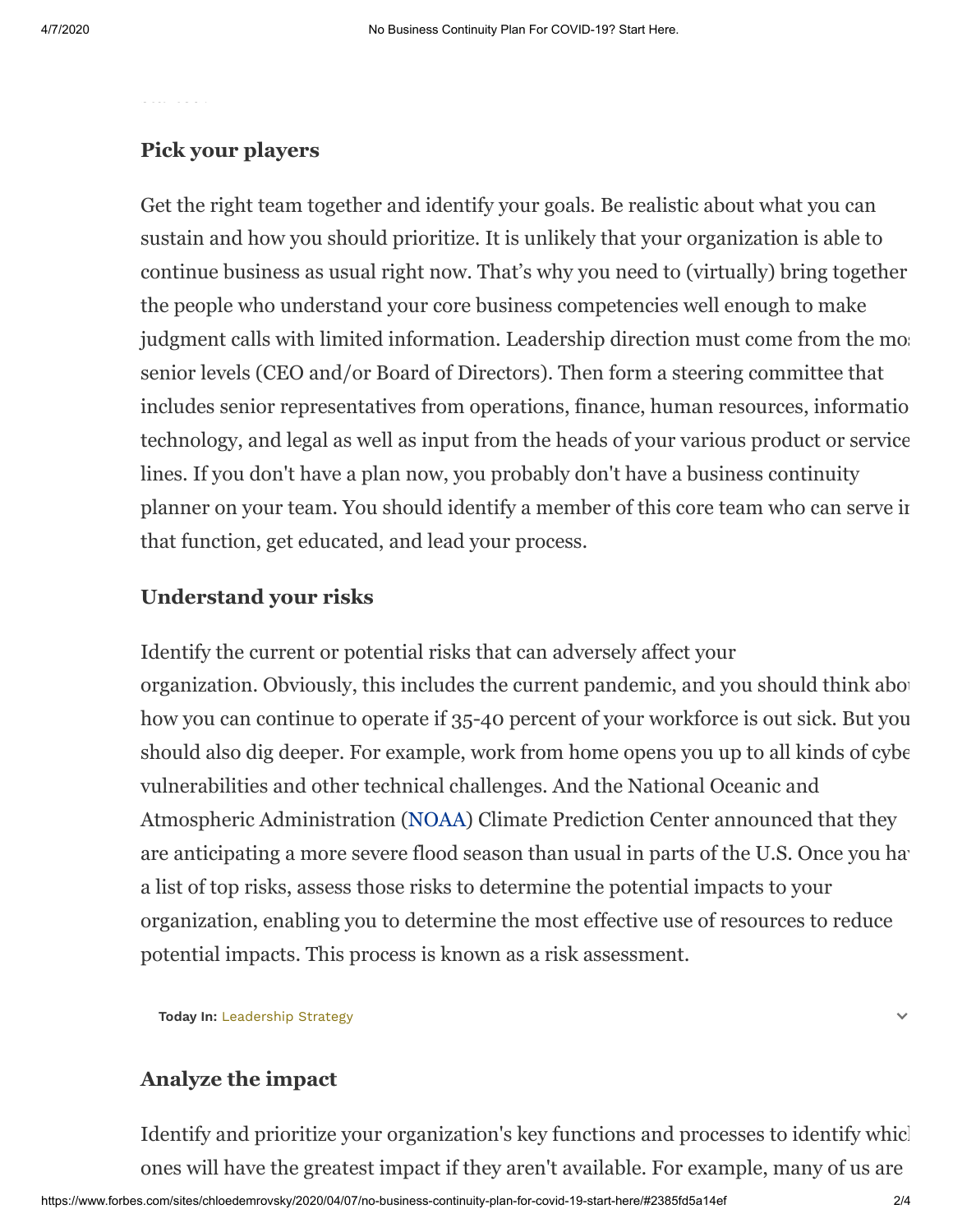prolonged and ultimately unknowable period of time. Once you've identified how the

current scenario will impact your business, you need to analyze the findings to identify any gaps between your requirements for continuing service levels with minimal disruption and your current ability to deliver those requirements. This process is know as a business impact analysis.

#### **Devise a strategy**

Use the analysis that you've just done to decide on a plan of action. You will need to come up with practical, cost-effective strategies to reduce the deficiencies you identified during the risk assessment and business impact analysis processes. You've identified what is at risk and how it will hurt your business. Now you can go through and brainstorm how to minimize those risks with the information and resources you have a hand.

Two key takeaways: First, cash is king during a crisis, so protect cash flow to make sure you have a cash runway for some time. Figure out what expenses you can cut and check your receivable position to see what you can collect. Second, don't assume this will all  $k$ over in two weeks or a month. This is likely to be the new normal for some time. Plan for that so that you are prepared no matter what happens. You can come up with a moderate and severe scenario and then monitor to see how your indicators are tracking against them as this crisis unfolds and adjust accordingly.

As a leader, you will need to make tough decisions and keep calm under pressure. But that doesn't mean you should ignore the deeply unsettling emotional side of this crisis. Do what you can to protect, retain, and support your team as we all work together to fa [the daunting challenge posed by the spread of COVID-19. Studies show that we trust ou](https://www.edelman.com/trustbarometer) own employer above other institutions including the government, media, and business and by a significant margin. Now is the time to show that trust is earned.

#### Climb The Career Ladder With Forbes

Land the job, get a raise and learn to lead with advice from Careers editor Vicky Valet